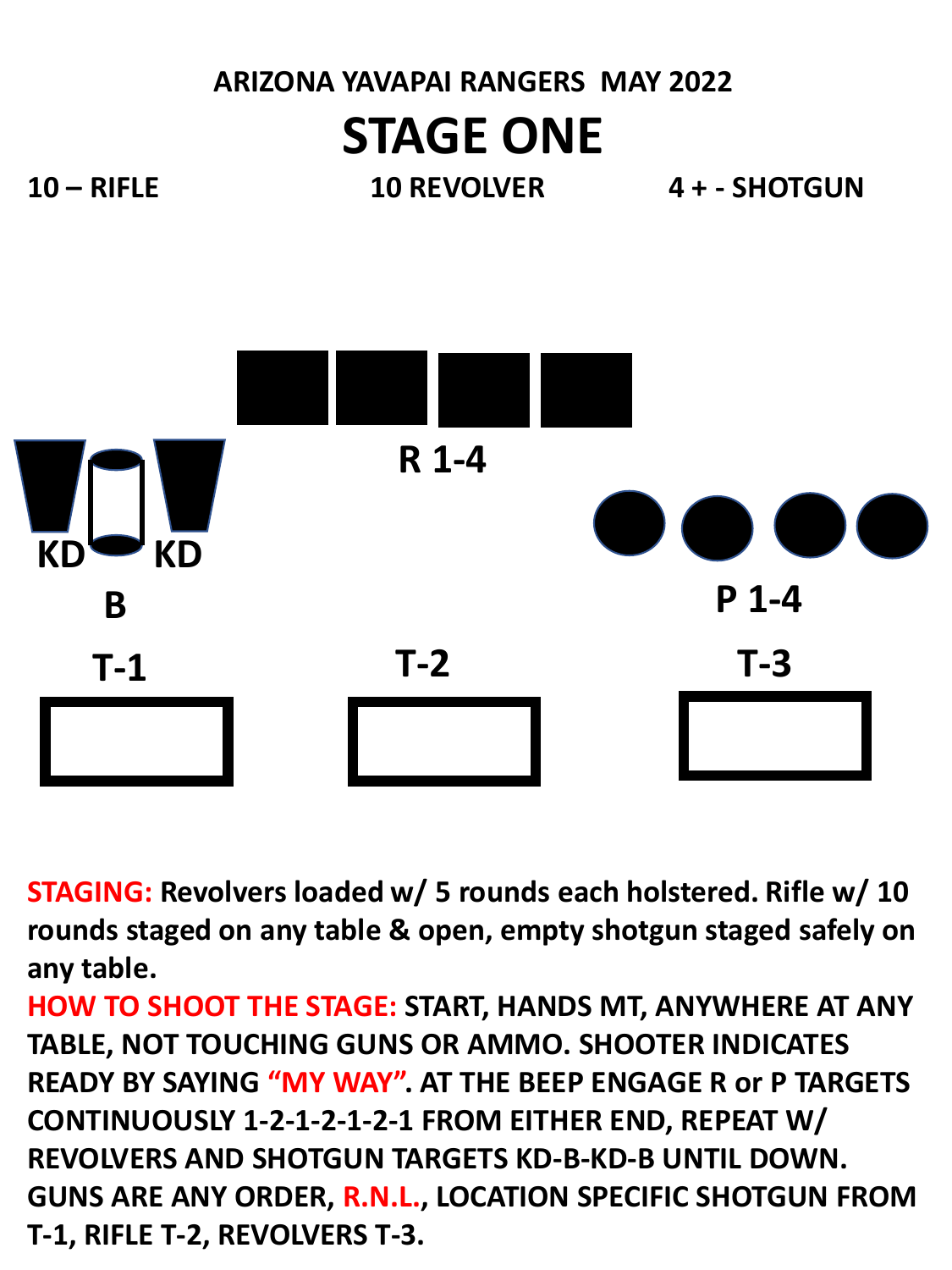## **ARIZONA YAVAPAI RANGERS MAY 2022 STAGE TWO**

**10 – RIFLE 10 REVOLVER 3 + SHOTGUN**



**STAGING: Revolvers loaded w/ 5 rounds each holstered. Rifle w/ 10 rounds staged on T-2 & open, empty shotgun staged safely on any table.**

**HOW TO SHOOT THE STAGE: START RIFLE IN HAND at T-2, SHOOTER INDICATES READY BY SAYING "PULL IT". AT THE BEEP ENGAGE R TARGETS in 2-5-2-1 SWEEP FROM EITHER END, MOVE TO T-3 REPEAT W/ REVOLVERS,MOVE TO T-1, WITH SHOTGUN TARGETS B-KD-B UNTIL DOWN. GUN ORDER; RIFLE – REVOLVERS – SHOTGUN.**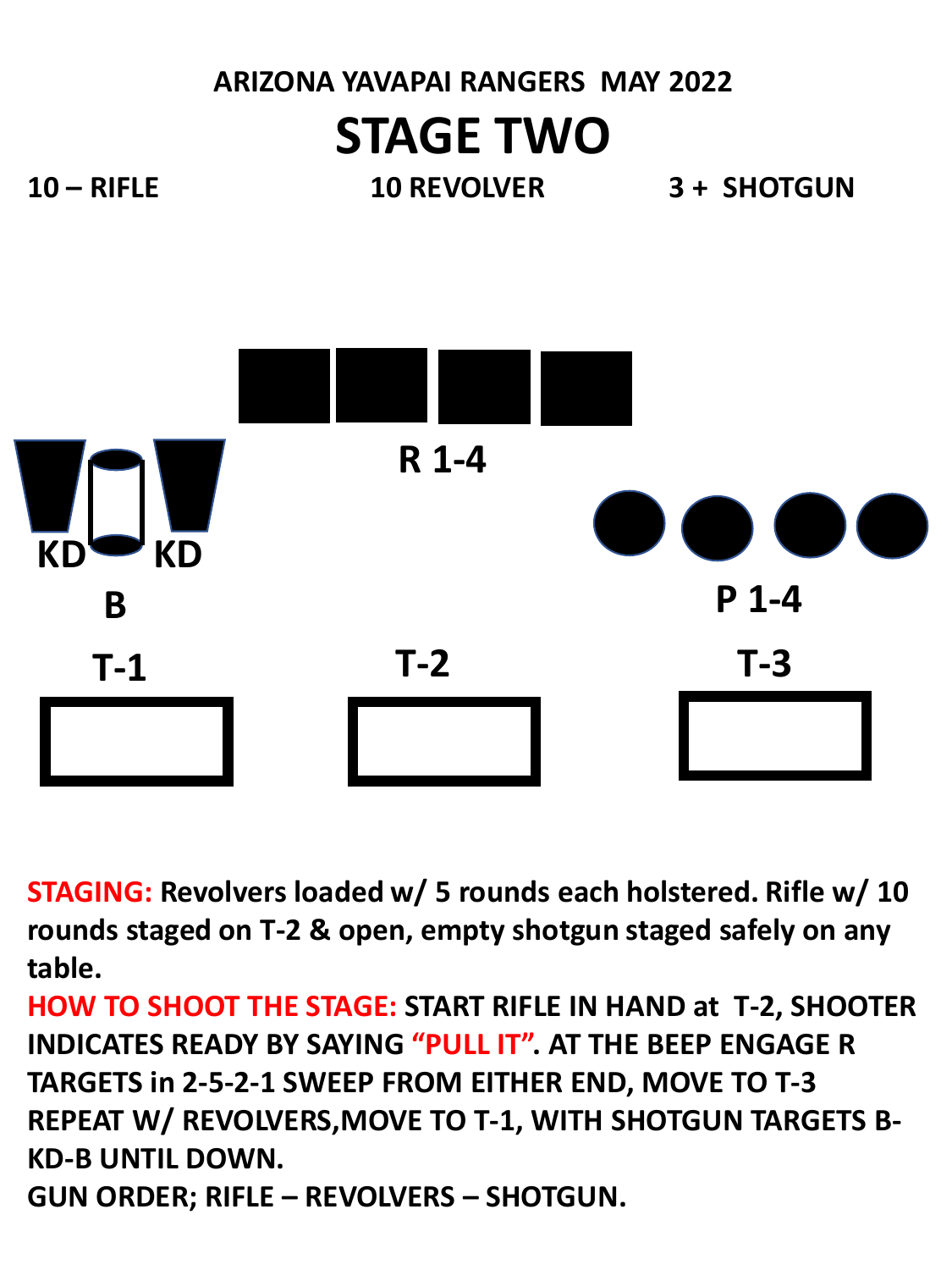### **ARIZONA YAVAPAI RANGERS MAY 2022 STAGE THREE**

**10 – RIFLE 10 REVOLVER 4 + - SHOTGUN**

**KD KD B T-1 T-2 T-3 R 1-4 P 1-4**

**STAGING: Revolvers loaded w/ 5 rounds each holstered. Rifle w/ 10 rounds staged on T-2 & open, empty shotgun staged safely on any table.**

**HOW TO SHOOT THE STAGE: START GUN / GUNS IN HAND at ANY TABLE, SHOOTER INDICATES READY BY SAYING "SAY WHEN". AT THE BEEP ENGAGE R or P 2-2-2-1-1-1-1 FROM EITHER END, FROM T-3 REPEAT W/ REVOLVERS, AT T-1 ENGAGE SHOTGUN TARGETS B-KD-B-KD UNTIL DOWN. GUN ORDER; LOCATION SPECIFIC, SHOTGUN FROM T-1, RIFLE T-2,** 

**REVOLVERS T-3.**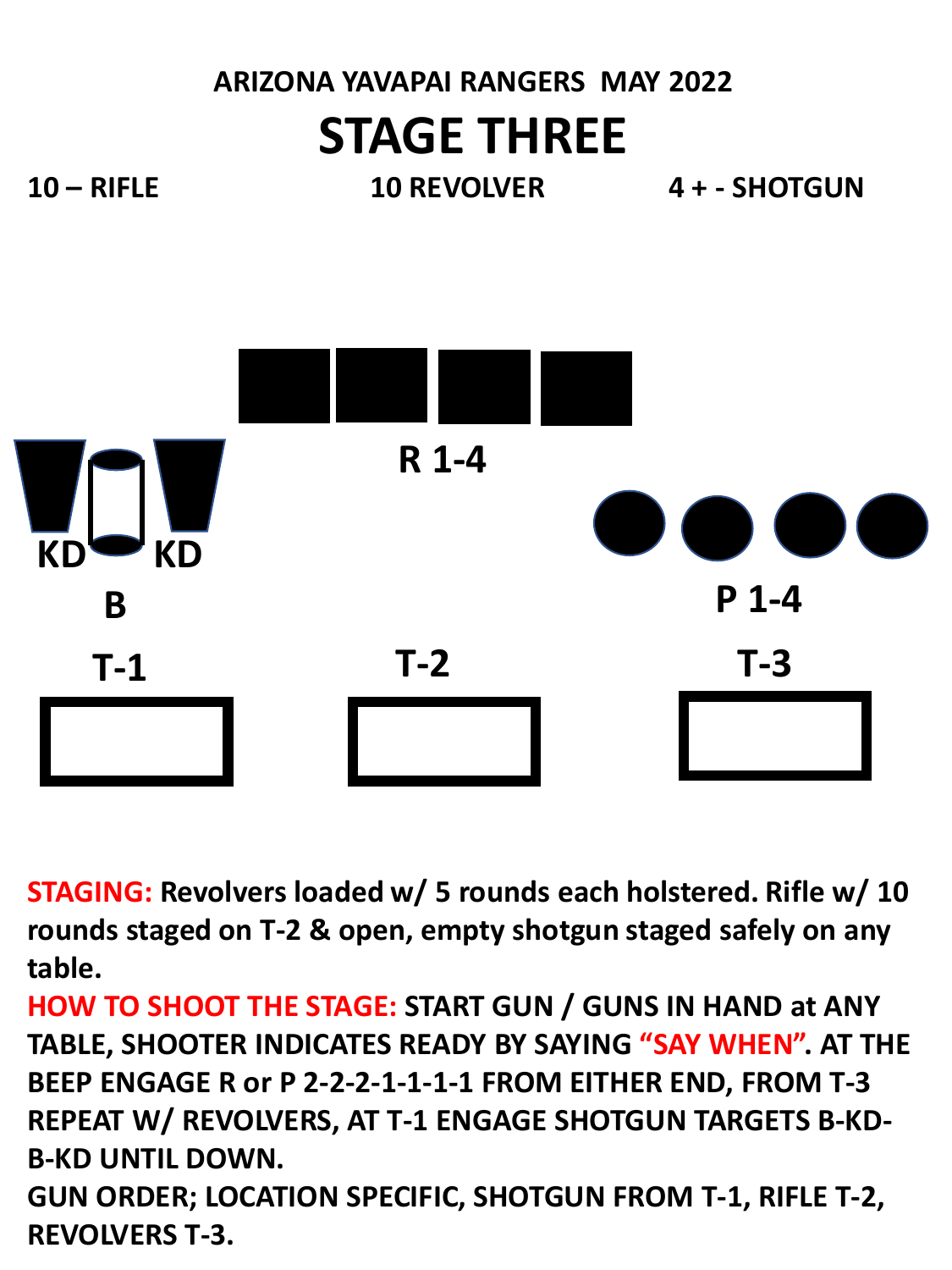### **ARIZONA YAVAPAI RANGERS MAY 2022 STAGE FOUR**

**10 + – RIFLE 10 REVOLVER 4 + - SHOTGUN**



#### **STAGING:**

**Revolvers loaded w/ 5 rounds each holstered, Rifle w/ 10 rds. & open, empty shotgun staged on table 2.**

### **HOW TO SHOOT THE STAGE:**

**START AT TABLE 1, RIFLE IN HAND, AT THE READY. SHOOTER INDICATES READY BY SAYING "LET 'ER BUCK". AT THE BEEP, ENGAGE R-1 THRU R-3 IN A DOUBLE TAP NEVADA SWEEP FROM EITHER END. ANYWHERE BETWEEN TABLE 1 AND TABLE 2 ENGAGE P-1 THRU P-3 SAME AS THE RIFLE INSTRUCTIONS. . AT TABLE 2 ENGAGE THE 4 SHOTGUN TARGETS ANY ORDER TILL DOWN. ORDER IS RIFLE – PISTOLS - SHOTGUN**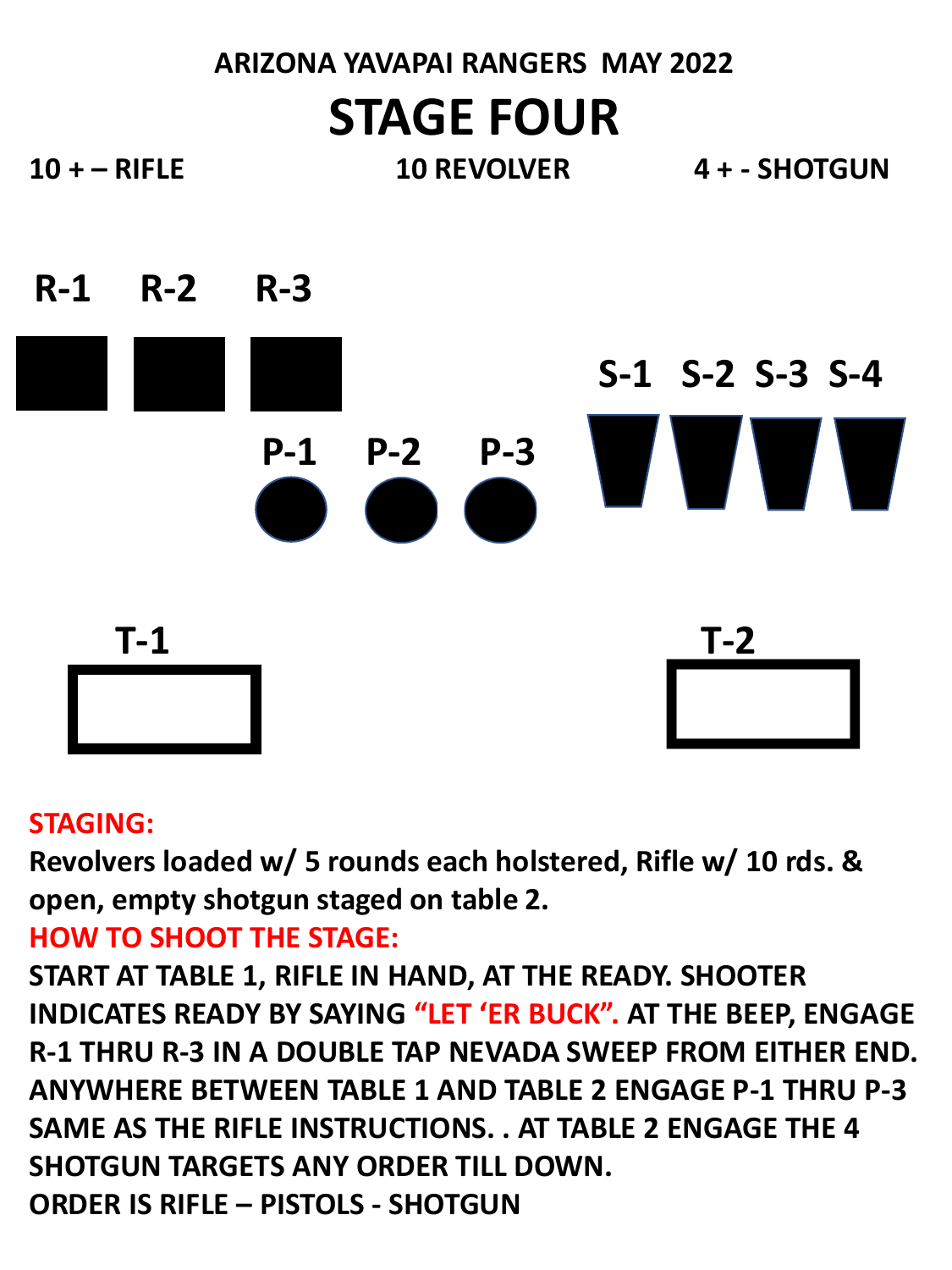### **ARIZONA YAVAPAI RANGERS MAY 2022 STAGE FIVE**

**10 + – RIFLE 10 REVOLVER 4 + - SHOTGUN**



#### **STAGING:**

**Revolvers loaded w/ 5 rounds each holstered, Rifle w/ 10 rds. On table 1 & open, empty shotgun staged on table 2.**

### **HOW TO SHOOT THE STAGE:**

**START ANYWHERE BETWEEN TABLE 1 and 2 NOT TOUCHING GUN/S. SHOOTER INDICATES READY BY SAYING "IN VINO VERITAS". AT THE BEEP, ENGAGE P-1 THRU P-3 IN A 3-4-3 SWEEP FROM EITHER END AT T-1 REPEAT w/ RIFLE. AT TABLE 2 ENGAGE THE 4 SHOTGUN TARGETS ANY ORDER TILL DOWN. ORDER: REVOLVERS - RIFLE - SHOTGUN**